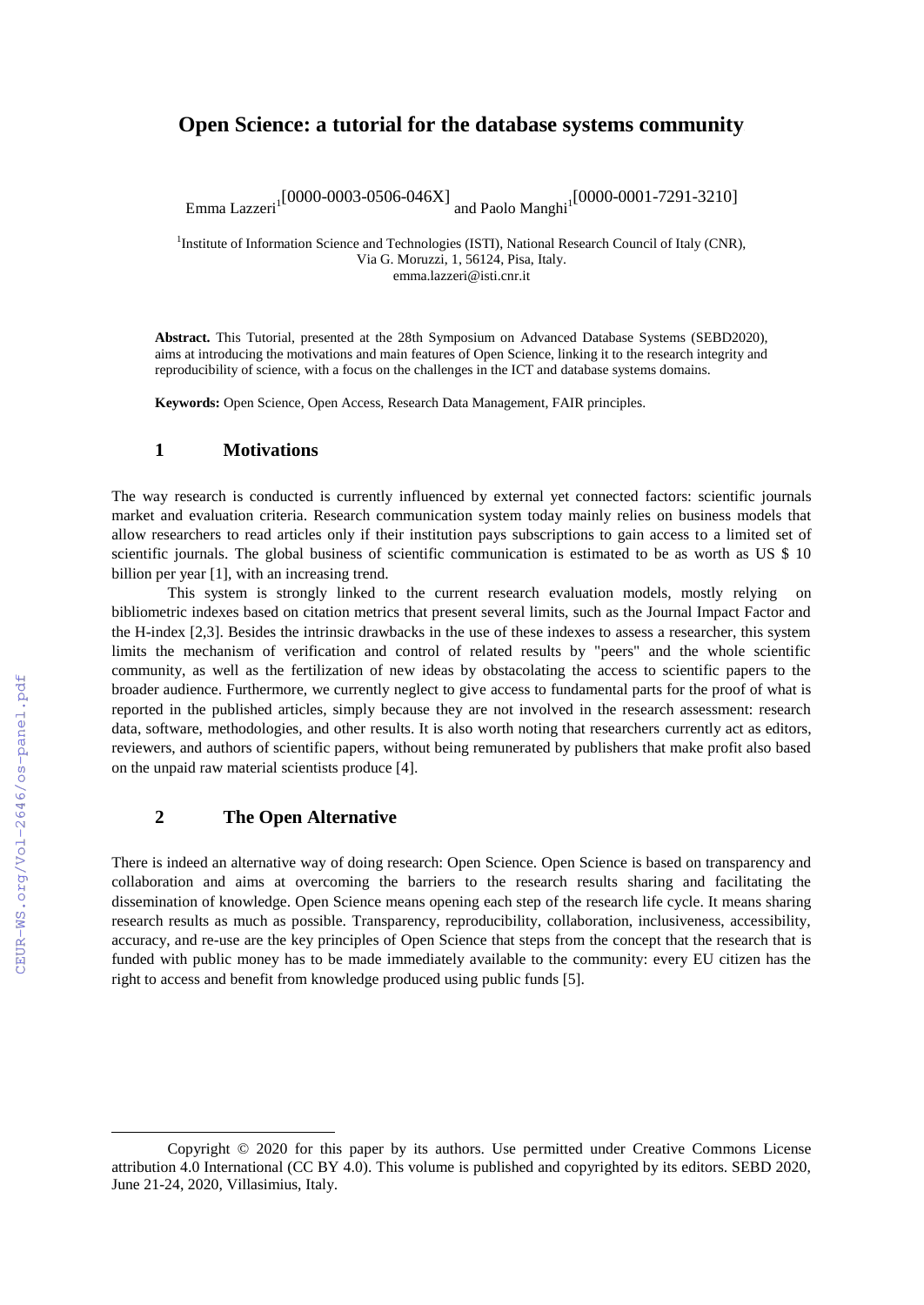The European Commission and a long list of International Funders made a clear choice towards Open Science, as it means enabling broader access to publicly funded research results and therefore helps to build on previous research results, encourage collaboration and avoid duplication of effort, speed up innovation, and involve citizens and society. Open science is defined as an "umbrella term", comprising different elements: from open access to research results (literature, data, software, etc.), to open peer review, open methodologies, protocols, workflows, from open education to citizen science. These elements need to be embedded in a system where research infrastructures and a new evaluation model go hands in hands with research integrity.

One important aspect of embedding open science in the everyday life of researchers is research data management, which implies a structured way of completing the research data lifecycle with the main objective of delivering re-usable research data that can be shared with others. A good research data management needs to follow the FAIR principles, a set of good practices to help making data Findable, Accessible, Interoperable and Reusable [6].

Openness and FAIRness are therefore the means to make science more transparent and reproducible, repeatable, replicable, reusable. In this view, research data is just one of the resources involved. Open Science is about each element of research: data, software, publications, services, etc. There is a general need to identify Open Science resources and how these are related, to ensure their openness and FAIRness. In this context, the definition and development of standards, tools and research infrastructure eliminating the barriers and facilitating the work of scientists by embedding open science good practices in their daily work is key. Several tools and infrastructures are already in place, other needs to be developed.

In this context, one of the latest initiatives of the European Commission is the launch of the European Open Science Cloud, that aims at creating a virtual research environment to access and interoperate research data and other research outputs in Europe across the different disciplines [7-9].

# **3 Opportunities and challenges for the database systems community**

Open Science in the Database Systems sector deals with sharing software in a way that makes it reproducible, preservable, and citable, but also with new and challenging research opportunities linked to establishing infrastructures that can support best practices for research transparency and collaboration.

The "R\* of Science" deal with actions that should be the basis of scientific method [10,11] . Repeating science deals with defending the thesis (repeat the same experiment with the same setup in the same lab). The method researchers claim should also be Replicable in order to be certified by others (same experiment and setup, independent lab). Reproducibility of science introduces variations in some of the aspects of research methods (experiment setup or lab). Finally, Reusing research results deals with the transfer of knowledge to enable different experiments, also by others.

Best practices in the ICT domains already exist, ranging from software collaborative development and publication, software and data papers drafting, preprint and postprint selfarchiving, dataset FAIR management and sharing and interlinking of results.

However, work still needs to be done on reproducibility. Research in this sector includes challenging aspects as the definitions of standards and templates for reporting methods, provenance and tracking, the workflow/script automation, design and development of tools and platforms for capturing, tracking, structuring, organising assets throughout the whole project research cycle.

The tutorial presented at SEBD2020 by the authors is available in open access in Zenodo [12].

#### **References**